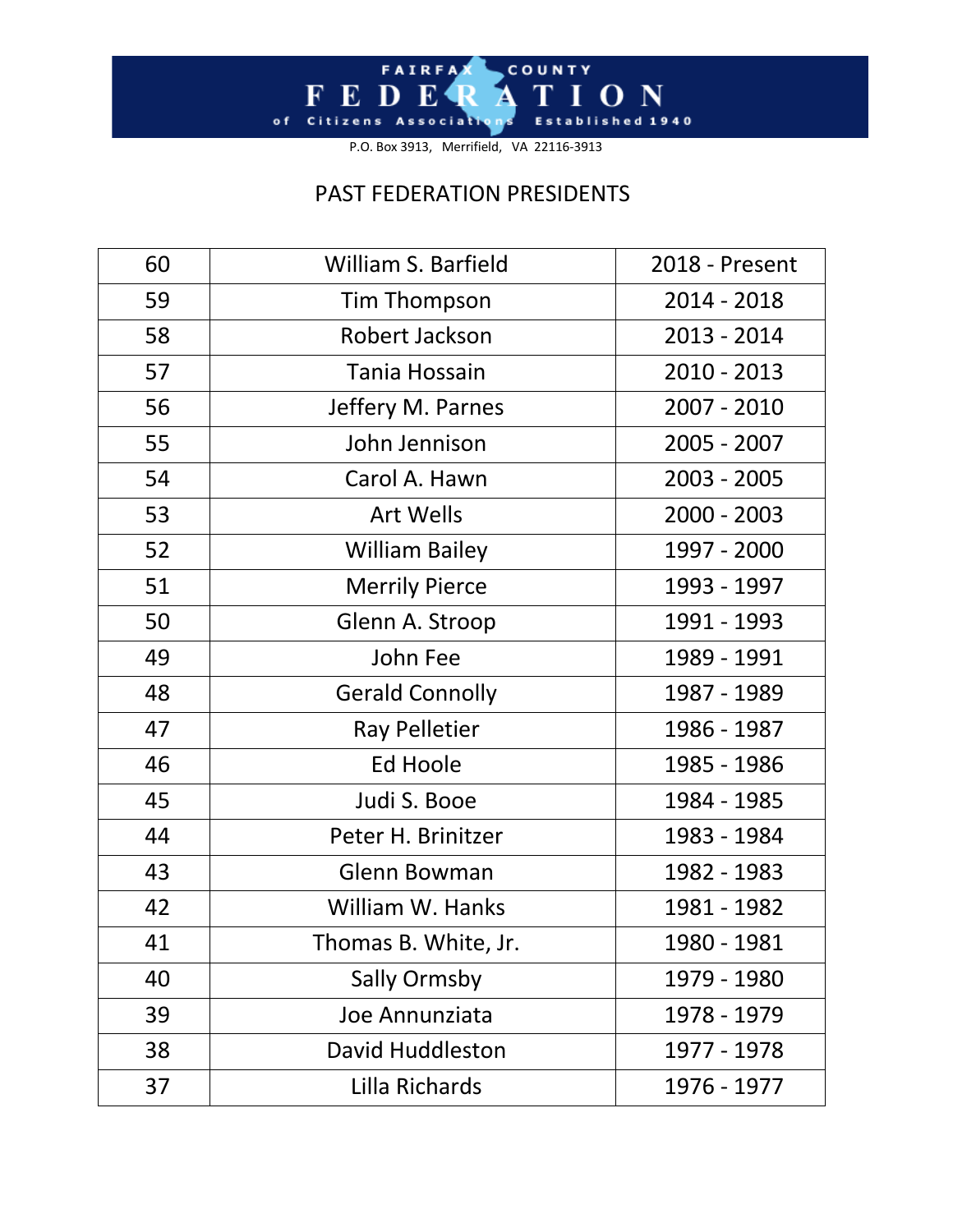## F E D E R A T I O N of Citizens Associations Established 1940

P.O. Box 3913, Merrifield, VA 22116-3913

| 36 | <b>Michael Ellis</b>      | 1975 - 1976 |
|----|---------------------------|-------------|
| 35 | Gary Hoffman              | 1974 - 1975 |
| 34 | <b>Carl Ericson</b>       | 1973 - 1974 |
| 33 | John E. Lynch             | 1972 - 1973 |
| 32 | <b>Orlando Ruitort</b>    | 1971 - 1972 |
| 31 | Donna Munkasey            | 1970 - 1971 |
| 30 | <b>Herbert Persil</b>     | 1969 - 1970 |
| 29 | Dana Barker               | 1968 - 1969 |
| 28 | <b>Christopher Haakon</b> | 1967 - 1968 |
| 27 | Reynold Thomas, Jr.       | 1966 - 1967 |
| 26 | <b>Robert Hunt</b>        | 1965 - 1966 |
| 25 | Jean Packard              | 1964 - 1965 |
| 24 | <b>Thomas Stanners</b>    | 1963 - 1964 |
| 23 | Wilton H. Dickerson       | 1962 - 1963 |
| 22 | Thomas E. Kuhn            | 1961 - 1962 |
| 21 | Rex W. Lauck              | 1960 - 1961 |
| 20 | John L. Elliot            | 1959 - 1960 |
| 19 | Eugene S. Davidson        | 1958 - 1959 |
| 18 | <b>Yves Maroni</b>        | 1957 - 1958 |
| 17 | Jules M. Sugarman         | 1956 - 1957 |
| 16 | Herbert E. Harris, II     | 1955 - 1956 |
| 15 | Joseph C. Wheeler         | 1954 - 1955 |
| 14 | William R. Perlik         | 1953 - 1954 |
| 13 | Douglas Tepper            | 1952 - 1953 |
| 12 | Bun B. Bray               | 1951 - 1952 |
| 11 | Frank C. Watters          | 1950 - 1951 |